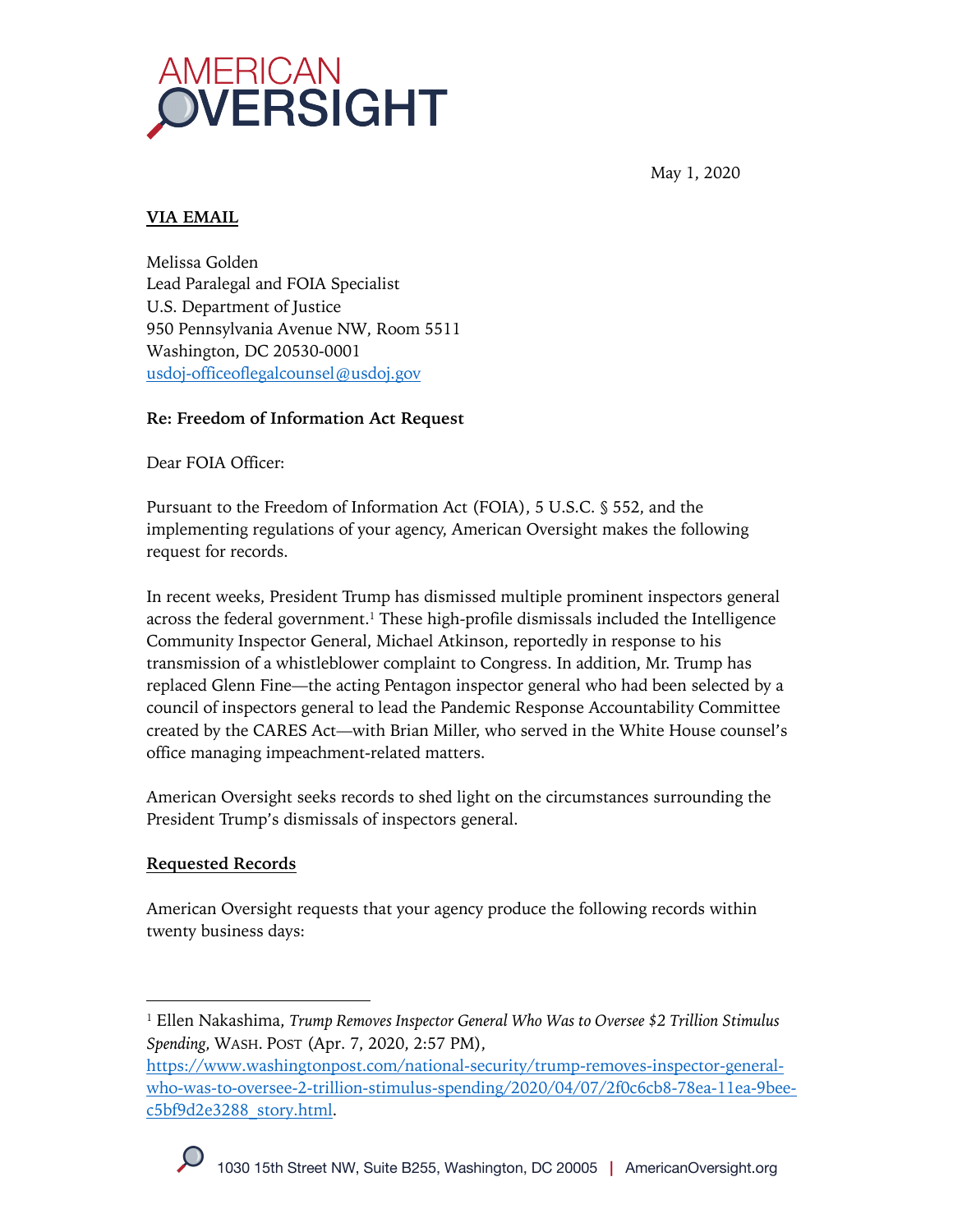All records reflecting any legal analysis or analyses—including but not limited to opinions, file memoranda, emails, or other informal communications—regarding the legal authority of the President to dismiss or place on administrative leave inspectors general at federal agencies. Any analysis regarding the Inspector General Act, or regarding what constitutes sufficient justification for removal of independent inspectors general, are responsive to this request.

Please produce responsive records from August 15, 2019, through the date the search is conducted.

#### **Fee Waiver Request**

In accordance with 5 U.S.C.  $\frac{1}{5}$  552(a)(4)(A)(iii) and your agency's regulations, American Oversight requests a waiver of fees associated with processing this request for records. The subject of this request concerns the operations of the federal government, and the disclosures will likely contribute to a better understanding of relevant government procedures by the general public in a significant way. Moreover, the request is primarily and fundamentally for non-commercial purposes.

American Oversight requests a waiver of fees because disclosure of the requested information is "in the public interest because it is likely to contribute significantly to public understanding of operations or activities of the government."2 The public has a significant interest in actions of the Trump administration designed to undermine inspectors general who provide independent oversight of the executive. Records with the potential to shed light on this matter would contribute significantly to public understanding of operations of the federal government, including the circumstances surrounding the dismissals of highly respected government watchdogs and whether and to what extent the dismissals were in retaliation for the inspectors general's fulfilling their legal obligations. American Oversight is committed to transparency and makes the responses agencies provide to FOIA requests publicly available, and the public's understanding of the government's activities would be enhanced through American Oversight's analysis and publication of these records.

This request is primarily and fundamentally for non-commercial purposes.<sup>3</sup> As a  $501(c)(3)$ nonprofit, American Oversight does not have a commercial purpose and the release of the information requested is not in American Oversight's financial interest. American Oversight's mission is to promote transparency in government, to educate the public about government activities, and to ensure the accountability of government officials. American Oversight uses the information gathered, and its analysis of it, to educate the public through reports, press releases, or other media. American Oversight also makes

 $2\,5$  U.S.C. § 552(a)(4)(A)(iii).

<sup>3</sup> *See id.*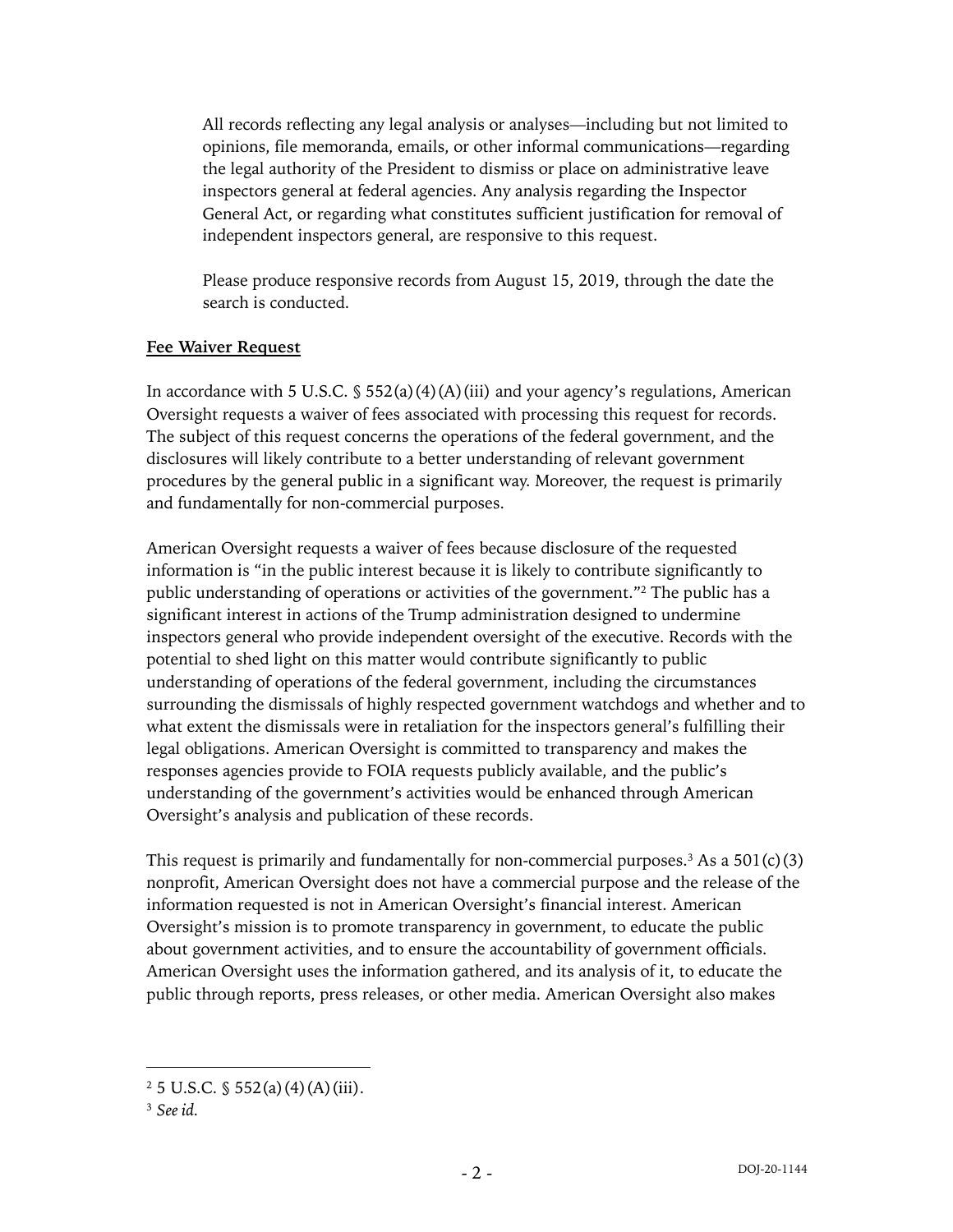materials it gathers available on its public website and promotes their availability on social media platforms, such as Facebook and Twitter.4

American Oversight has also demonstrated its commitment to the public disclosure of documents and creation of editorial content through numerous substantive analyses posted to its website. <sup>5</sup> Examples reflecting this commitment to the public disclosure of documents and the creation of editorial content include the posting of records related to an ethics waiver received by a senior Department of Justice attorney and an analysis of what those records demonstrated regarding the Department's process for issuing such waivers;<sup>6</sup> posting records received as part of American Oversight's "Audit the Wall" project to gather and analyze information related to the administration's proposed construction of a barrier along the U.S.-Mexico border, and analyses of what those records reveal;7 posting records regarding potential self-dealing at the Department of Housing & Urban Development and related analysis; $\frac{8}{3}$  posting records and analysis relating to the federal government's efforts to sell nuclear technology to Saudi Arabia;<sup>9</sup> and posting records and analysis regarding the Department of Justice's decision in response to demands from Congress to direct a U.S. Attorney to undertake a wide-ranging review and make recommendations regarding criminal investigations relating to the President's political opponents and allegations of misconduct by the Department of Justice itself and the Federal Bureau of Investigation.<sup>10</sup>

<sup>7</sup> *See generally Audit the Wall*, AMERICAN OVERSIGHT,

<sup>4</sup> American Oversight currently has approximately 15,400 page likes on Facebook and 102,400 followers on Twitter. American Oversight, FACEBOOK,

https://www.facebook.com/weareoversight/ (last visited Mar. 17, 2020); American Oversight (@weareoversight), TWITTER, https://twitter.com/weareoversight (last visited Mar. 17, 2020).

<sup>5</sup> *News*, AMERICAN OVERSIGHT, https://www.americanoversight.org/blog.

<sup>6</sup> *DOJ Records Relating to Solicitor General Noel Francisco's Recusal*, AMERICAN OVERSIGHT, https://www.americanoversight.org/document/doj-civil-division-response-noel-franciscocompliance; *Francisco & the Travel Ban: What We Learned from the DOJ Documents*, AMERICAN OVERSIGHT, https://www.americanoversight.org/francisco-the-travel-ban-what-welearned-from-the-doj-documents.

https://www.americanoversight.org/investigation/audit-the-wall; *see, e.g.*, *Border Wall Investigation Report: No Plans, No Funding, No Timeline, No Wall*, AMERICAN OVERSIGHT, https://www.americanoversight.org/border-wall-investigation-report-no-plans-nofunding-no-timeline-no-wall.

<sup>8</sup> *Documents Reveal Ben Carson Jr.'s Attempts to Use His Influence at HUD to Help His Business*, AMERICAN OVERSIGHT, https://www.americanoversight.org/documents-reveal-ben-carsonjr-s-attempts-to-use-his-influence-at-hud-to-help-his-business.

<sup>9</sup> *Investigating the Trump Administration's Efforts to Sell Nuclear Technology to Saudi Arabia*, AMERICAN OVERSIGHT, https://www.americanoversight.org/investigating-the-trumpadministrations-efforts-to-sell-nuclear-technology-to-saudi-arabia.

<sup>10</sup> *Sessions' Letter Shows DOJ Acted on Trump's Authoritarian Demand to Investigate Clinton*, AMERICAN OVERSIGHT, https://www.americanoversight.org/sessions-letter.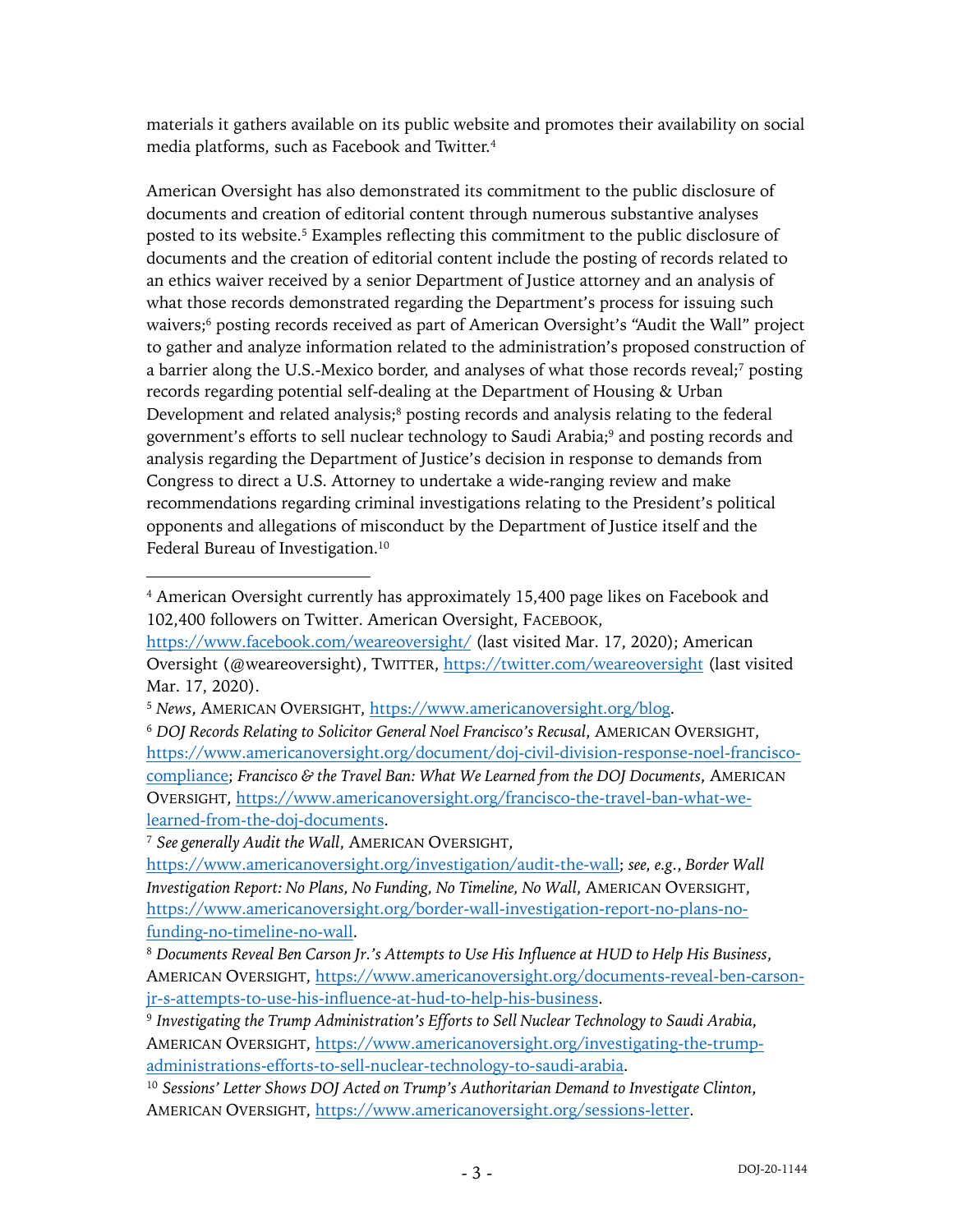Accordingly, American Oversight qualifies for a fee waiver.

### **Guidance Regarding the Search & Processing of Requested Records**

In connection with its request for records, American Oversight provides the following guidance regarding the scope of the records sought and the search and processing of records:

- Please search all locations and systems likely to have responsive records, regardless of format, medium, or physical characteristics. For instance, if the request seeks "communications," please search all locations likely to contain communications, including relevant hard-copy files, correspondence files, appropriate locations on hard drives and shared drives, emails, text messages or other direct messaging systems (such as iMessage, WhatsApp, Signal, or Twitter direct messages), voicemail messages, instant messaging systems such as Lync or ICQ, and shared messages systems such as Slack.
- In conducting your search, please understand the terms "record," "document," and "information" in their broadest sense, to include any written, typed, recorded, graphic, printed, or audio material of any kind. We seek records of any kind, including electronic records, audiotapes, videotapes, and photographs, as well as letters, emails, facsimiles, telephone messages, voice mail messages and transcripts, notes, or minutes of any meetings, telephone conversations or discussions.
- § Our request for records includes any attachments to those records or other materials enclosed with those records when they were previously transmitted. To the extent that an email is responsive to our request, our request includes all prior messages sent or received in that email chain, as well as any attachments to the email.
- Please search all relevant records or systems containing records regarding agency business. Do not exclude records regarding agency business contained in files, email accounts, or devices in the personal custody of your officials, such as personal email accounts or text messages. Records of official business conducted using unofficial systems or stored outside of official files are subject to the Federal Records Act and FOIA.11 It is not adequate to rely on policies and procedures that require officials to move such information to official systems within a certain period of time; American Oversight has a right to records contained in those files

<sup>11</sup> *See Competitive Enter. Inst. v. Office of Sci. & Tech. Policy*, 827 F.3d 145, 149–50 (D.C. Cir. 2016); *cf. Judicial Watch, Inc. v. Kerry*, 844 F.3d 952, 955–56 (D.C. Cir. 2016).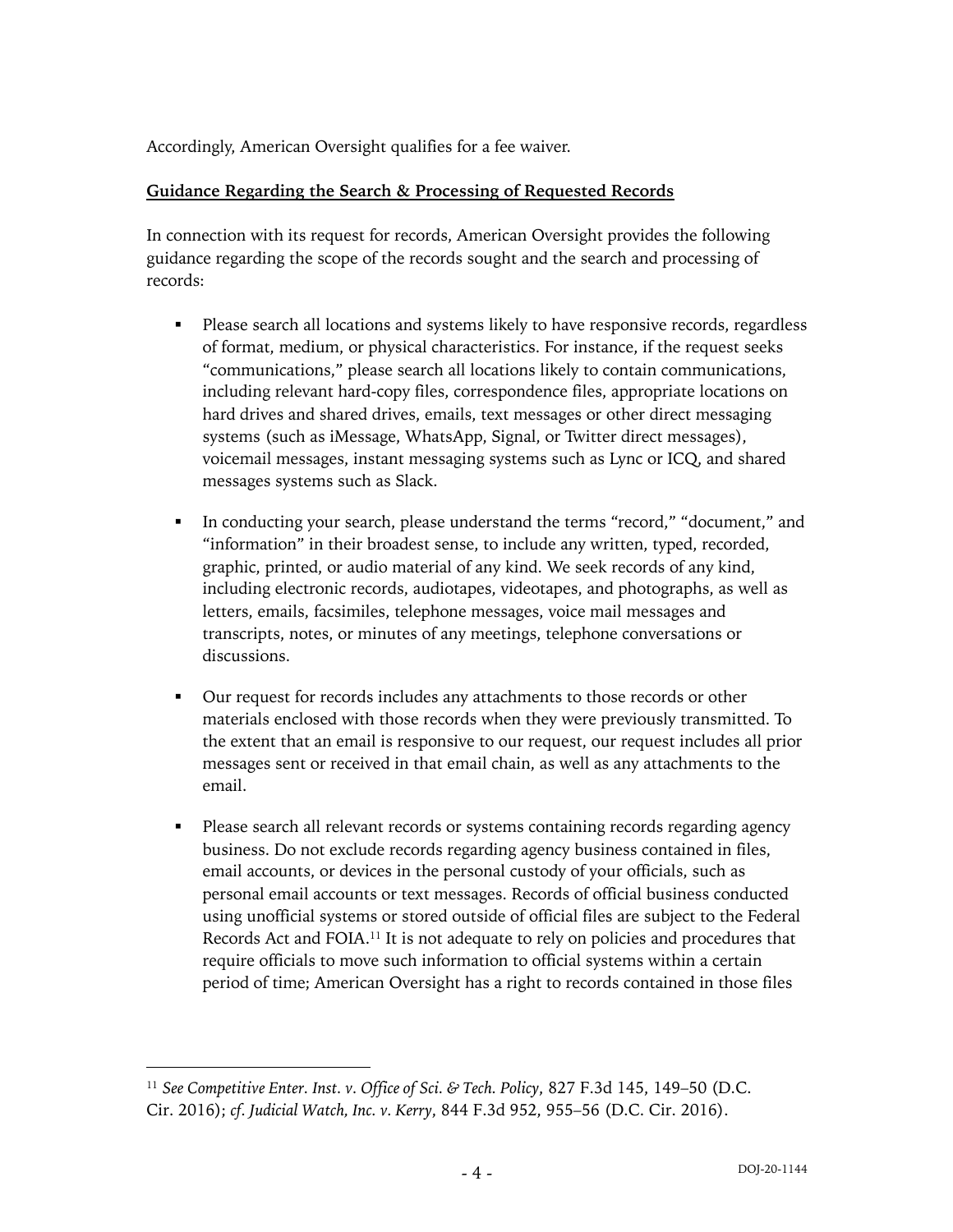even if material has not yet been moved to official systems or if officials have, by intent or through negligence, failed to meet their obligations.12

- Please use all tools available to your agency to conduct a complete and efficient search for potentially responsive records. Agencies are subject to government-wide requirements to manage agency information electronically,13 and many agencies have adopted the National Archives and Records Administration (NARA) Capstone program, or similar policies. These systems provide options for searching emails and other electronic records in a manner that is reasonably likely to be more complete than just searching individual custodian files. For example, a custodian may have deleted a responsive email from his or her email program, but your agency's archiving tools may capture that email under Capstone. At the same time, custodian searches are still necessary; agencies may not have direct access to files stored in .PST files, outside of network drives, in paper format, or in personal email accounts.
- In the event some portions of the requested records are properly exempt from disclosure, please disclose any reasonably segregable non-exempt portions of the requested records. If a request is denied in whole, please state specifically why it is not reasonable to segregate portions of the record for release.
- Please take appropriate steps to ensure that records responsive to this request are not deleted by the agency before the completion of processing for this request. If records potentially responsive to this request are likely to be located on systems where they are subject to potential deletion, including on a scheduled basis, please take steps to prevent that deletion, including, as appropriate, by instituting a litigation hold on those records.

## **Conclusion**

If you have any questions regarding how to construe this request for records or believe that further discussions regarding search and processing would facilitate a more efficient production of records of interest to American Oversight, please do not hesitate to contact American Oversight to discuss this request. American Oversight welcomes an opportunity to discuss its request with you before you undertake your search or incur search or

office/2011/11/28/presidential-memorandum-managing-government-records; Office of Mgmt. & Budget, Exec. Office of the President, Memorandum for the Heads of Executive Departments & Independent Agencies, "Managing Government Records Directive," M-12-18 (Aug. 24, 2012), https://www.archives.gov/files/records-mgmt/m-12-18.pdf.

<sup>12</sup> *See Competitive Enter. Inst. v. Office of Sci. & Tech. Policy*, No. 14-cv-765, slip op. at 8 (D.D.C. Dec. 12, 2016).

<sup>&</sup>lt;sup>13</sup> Presidential Memorandum—Managing Government Records, 76 Fed. Reg. 75,423 (Nov. 28, 2011), https://obamawhitehouse.archives.gov/the-press-